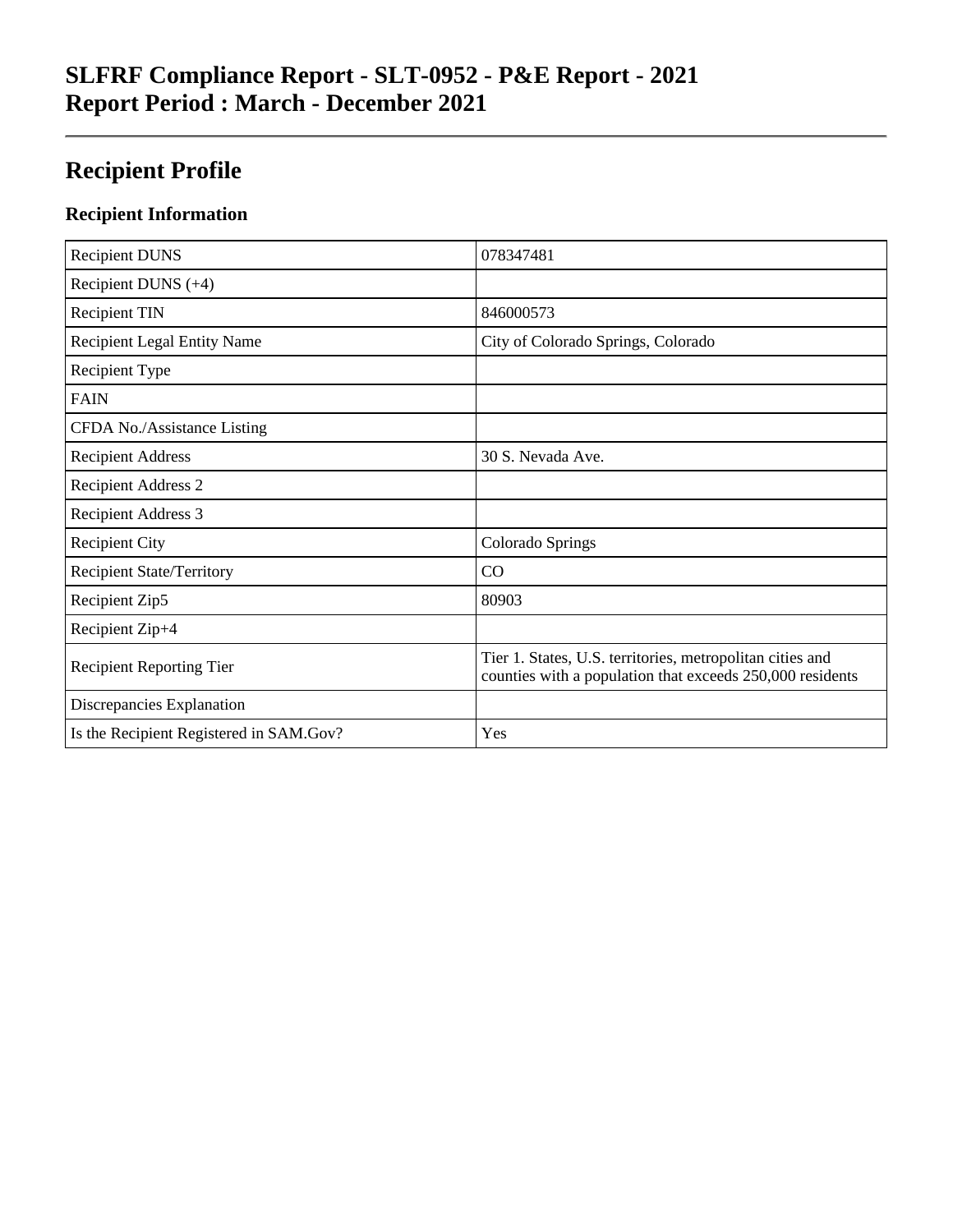# **Project Overview**

### **Project Name: Vaccine Support Costs**

| Project Identification Number   | ARP <sub>24</sub>                                                                                                              |
|---------------------------------|--------------------------------------------------------------------------------------------------------------------------------|
| Project Expenditure Category    | 1-Public Health                                                                                                                |
| Project Expenditure Subcategory | 1.1-COVID-19 Vaccination                                                                                                       |
| <b>Total Obligations</b>        | \$21,333.91                                                                                                                    |
| <b>Total Expenditures</b>       | \$21,333.91                                                                                                                    |
| <b>Project Description</b>      | Personnel costs incurred by the Colorado Springs Fire<br>Department to support vaccination events and City vaccine<br>efforts. |

#### **Project Name: Public Safety Response/Support**

| Project Identification Number          | ARP <sub>02</sub>                                                                                                  |
|----------------------------------------|--------------------------------------------------------------------------------------------------------------------|
| Project Expenditure Category           | 1-Public Health                                                                                                    |
| <b>Project Expenditure Subcategory</b> | 1.9-Payroll Costs for Public Health, Safety, and Other Public<br><b>Sector Staff Resp</b>                          |
| <b>Total Obligations</b>               | \$1,728,666.09                                                                                                     |
| <b>Total Expenditures</b>              | \$1,728,666.09                                                                                                     |
| <b>Project Description</b>             | Payroll costs associated with City public health and safety<br>units substantially dedicated to COVID-19 response. |

### **Project Name: Community Centers Aterschool and Summer Programs**

| Project Identification Number   | ARP07                                                                                                                          |
|---------------------------------|--------------------------------------------------------------------------------------------------------------------------------|
| Project Expenditure Category    | 3-Services to Disproportionately Impacted Communities                                                                          |
| Project Expenditure Subcategory | 3.6-Healthy Childhood Environments: Child Care                                                                                 |
| <b>Total Obligations</b>        | \$0.00                                                                                                                         |
| <b>Total Expenditures</b>       | \$0.00                                                                                                                         |
| <b>Project Description</b>      | Provide funding for PRCS staff to support afterschool and<br>summertime out of school programs for underserved<br>populations. |

## **Project Name: Premium Pay for Public Sector Employees**

| Project Identification Number   | ARP <sub>16</sub>                                                                                  |
|---------------------------------|----------------------------------------------------------------------------------------------------|
| Project Expenditure Category    | 4-Premium Pay                                                                                      |
| Project Expenditure Subcategory | 4.1-Public Sector Employees                                                                        |
| <b>Total Obligations</b>        | \$2,243,954.00                                                                                     |
| <b>Total Expenditures</b>       | \$2,243,954.00                                                                                     |
| <b>Project Description</b>      | Provide premium pay to public safety staff in the Colorado<br>Springs Fire and Police Departments. |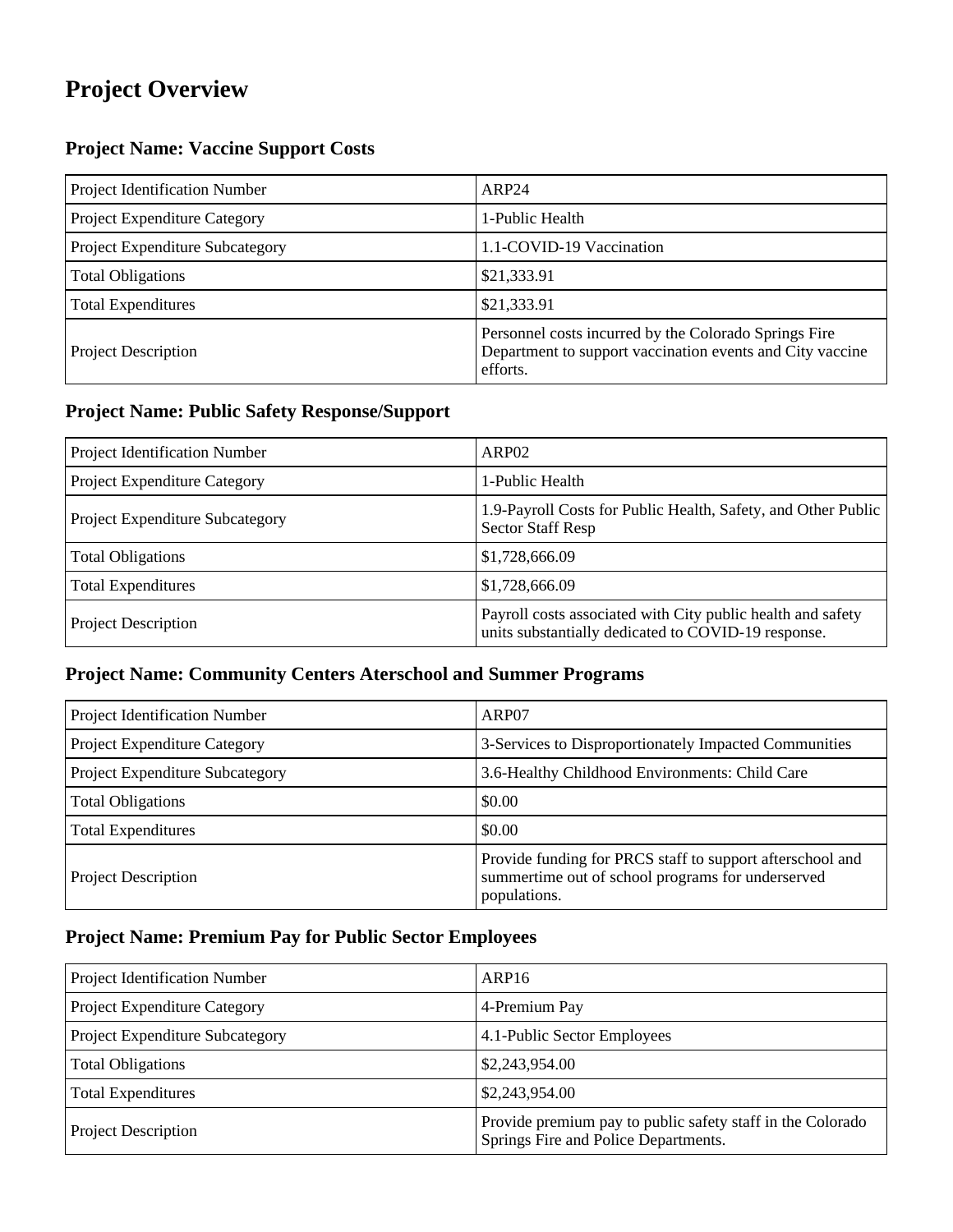### **Project Name: Survive & Thrive Economic Recovery Grant Program**

| Project Identification Number   | ARP <sub>03</sub>                                      |
|---------------------------------|--------------------------------------------------------|
| Project Expenditure Category    | 2-Negative Economic Impacts                            |
| Project Expenditure Subcategory | 2.9-Small Business Economic Assistance (General)       |
| <b>Total Obligations</b>        | \$0.00                                                 |
| <b>Total Expenditures</b>       | \$0.00                                                 |
| <b>Project Description</b>      | Provide funding for a business recovery grant program. |

#### **Project Name: U.S. Olympic and Paralympic Museum**

| Project Identification Number   | ARP01                                                                                             |
|---------------------------------|---------------------------------------------------------------------------------------------------|
| Project Expenditure Category    | 2-Negative Economic Impacts                                                                       |
| Project Expenditure Subcategory | 2.11-Aid to Tourism, Travel, or Hospitality                                                       |
| <b>Total Obligations</b>        | \$3,500,000.00                                                                                    |
| <b>Total Expenditures</b>       | \$3,500,000.00                                                                                    |
| <b>Project Description</b>      | Provide funding to the United States Olympic and<br>Paralympic Museum to aid in tourism recovery. |

## **Project Name: Aid for Tourism Activities**

| Project Identification Number   | ARP41                                                        |
|---------------------------------|--------------------------------------------------------------|
| Project Expenditure Category    | 2-Negative Economic Impacts                                  |
| Project Expenditure Subcategory | 2.11-Aid to Tourism, Travel, or Hospitality                  |
| <b>Total Obligations</b>        | \$0.00                                                       |
| <b>Total Expenditures</b>       | \$0.00                                                       |
| <b>Project Description</b>      | Providing funding to organizations driving tourism recovery. |

### **Project Name: Small Business Development Center**

| Project Identification Number   | APR42                                                                                                                                         |
|---------------------------------|-----------------------------------------------------------------------------------------------------------------------------------------------|
| Project Expenditure Category    | 2-Negative Economic Impacts                                                                                                                   |
| Project Expenditure Subcategory | 2.9-Small Business Economic Assistance (General)                                                                                              |
| <b>Total Obligations</b>        | \$0.00                                                                                                                                        |
| <b>Total Expenditures</b>       | \$0.00                                                                                                                                        |
| <b>Project Description</b>      | Support Small Business Development Center operations and<br>programming to provide resiliency training and assistance to<br>small businesses. |

#### **Project Name: Job Training Assistance**

| <b>Project Identification Number</b>   | ARP40                                                                               |
|----------------------------------------|-------------------------------------------------------------------------------------|
| <b>Project Expenditure Category</b>    | 2-Negative Economic Impacts                                                         |
| <b>Project Expenditure Subcategory</b> | 2.7-Job Training Assistance (e.g., Sectoral job-training,<br>Subsidized Employment) |
|                                        |                                                                                     |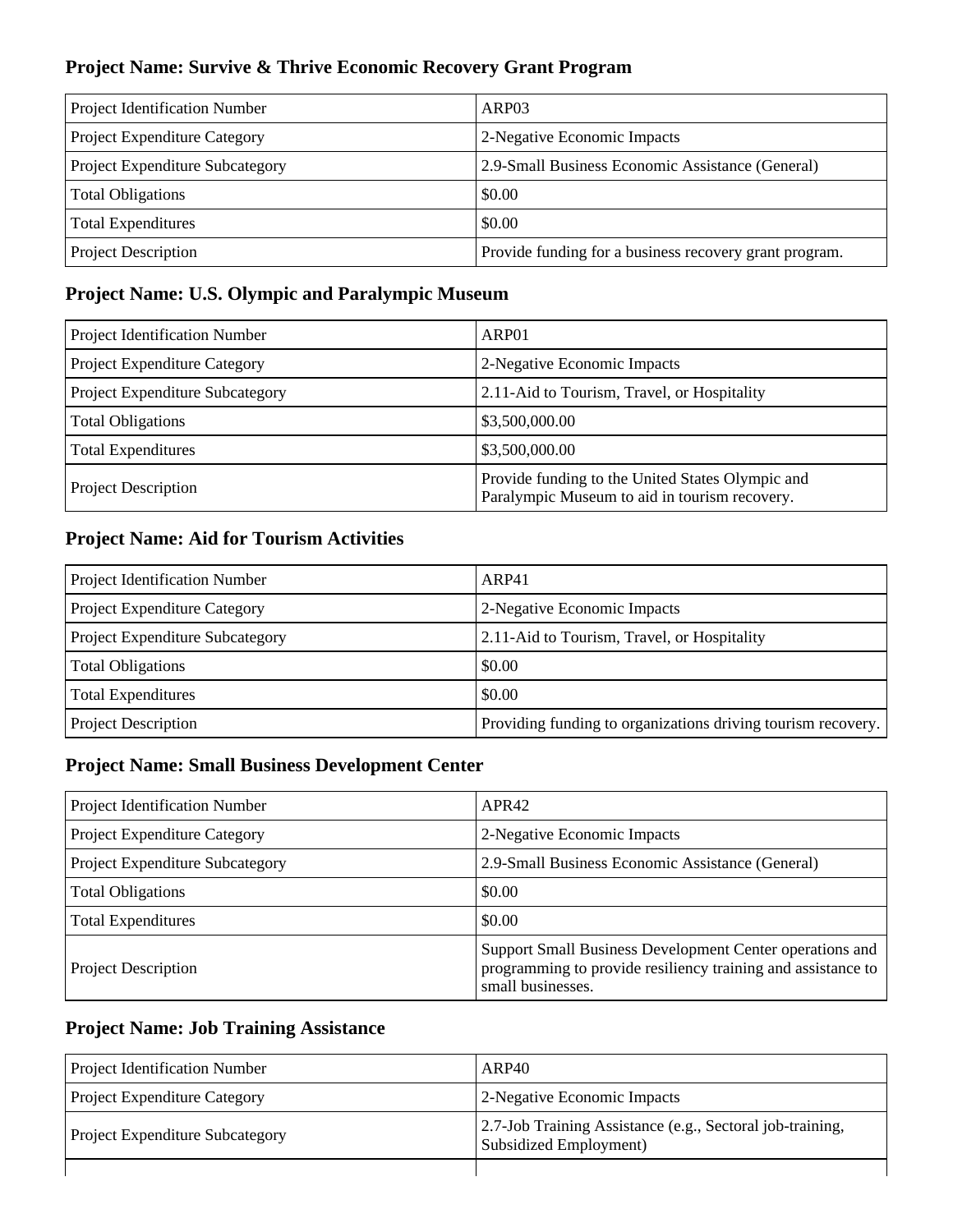| <b>Total Obligations</b>   | \$0.00                                                          |
|----------------------------|-----------------------------------------------------------------|
| <b>Total Expenditures</b>  | \$0.00                                                          |
| <b>Project Description</b> | Job training to individuals or industries impacted by<br>COVID. |

## **Project Name: LART - Tourism recovery**

| Project Identification Number   | ARP <sub>06</sub>                                                                                                                                               |
|---------------------------------|-----------------------------------------------------------------------------------------------------------------------------------------------------------------|
| Project Expenditure Category    | 2-Negative Economic Impacts                                                                                                                                     |
| Project Expenditure Subcategory | 2.11-Aid to Tourism, Travel, or Hospitality                                                                                                                     |
| <b>Total Obligations</b>        | \$0.00                                                                                                                                                          |
| <b>Total Expenditures</b>       | \$0.00                                                                                                                                                          |
| <b>Project Description</b>      | Funding provided through the Lodgers and Automobile<br>Rental Tax (LART) Citizen's Advisory Committee for<br>eligible activities facilitating tourism recovery. |

#### **Project Name: North Nevada Corridor Stormwater Improvements**

| Project Identification Number   | ARP <sub>08</sub>                                                                               |
|---------------------------------|-------------------------------------------------------------------------------------------------|
| Project Expenditure Category    | 5-Infrastructure                                                                                |
| Project Expenditure Subcategory | 5.6-Clean Water: Stormwater                                                                     |
| <b>Total Obligations</b>        | \$0.00                                                                                          |
| <b>Total Expenditures</b>       | \$0.00                                                                                          |
| <b>Project Description</b>      | Partial support to implement stormwater related<br>infrastructure in the North Nevada Corridor. |

## **Project Name: 30th Street Stormwater Improvements**

| Project Identification Number   | ARP <sub>09</sub>                                                                                       |
|---------------------------------|---------------------------------------------------------------------------------------------------------|
| Project Expenditure Category    | 5-Infrastructure                                                                                        |
| Project Expenditure Subcategory | 5.6-Clean Water: Stormwater                                                                             |
| <b>Total Obligations</b>        | \$1,000,000.00                                                                                          |
| <b>Total Expenditures</b>       | \$375,340.00                                                                                            |
| <b>Project Description</b>      | Funding to support implementing stormwater related<br>components of the 30th Street improvement project |

### **Project Name: Downtown Stormwater Improvements**

| Project Identification Number   | ARP43                                                                    |
|---------------------------------|--------------------------------------------------------------------------|
| Project Expenditure Category    | 5-Infrastructure                                                         |
| Project Expenditure Subcategory | 5.6-Clean Water: Stormwater                                              |
| <b>Total Obligations</b>        | \$0.00                                                                   |
| <b>Total Expenditures</b>       | \$0.00                                                                   |
| <b>Project Description</b>      | Support to implement stormwater infrastructure in the City's<br>downtown |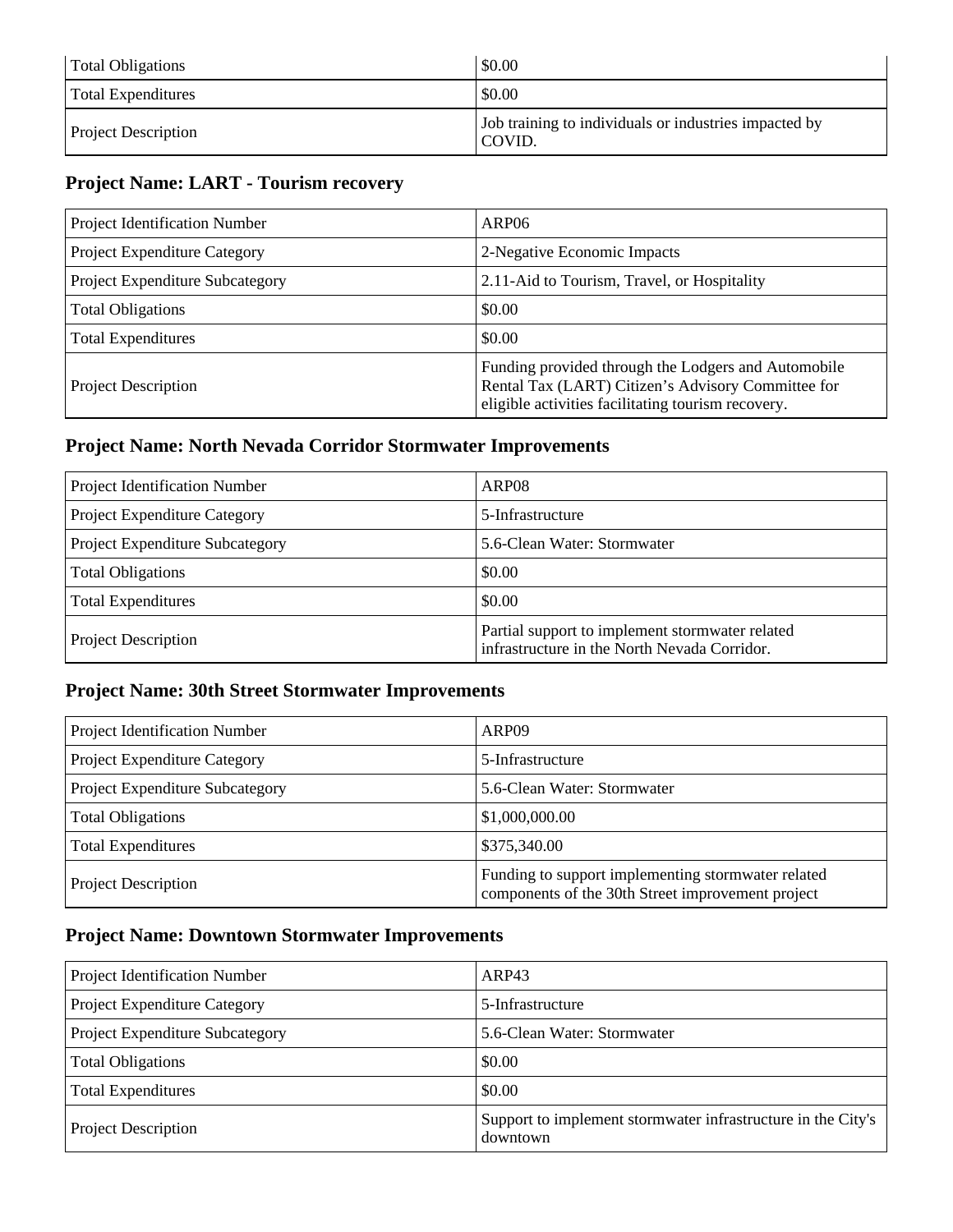#### **Project Name: Irrigation System - Patty Jewett Golf Course**

| Project Identification Number   | ARP <sub>11</sub>                                                                                                    |
|---------------------------------|----------------------------------------------------------------------------------------------------------------------|
| Project Expenditure Category    | 5-Infrastructure                                                                                                     |
| Project Expenditure Subcategory | 5.8-Clean Water: Water conservation                                                                                  |
| <b>Total Obligations</b>        | \$0.00                                                                                                               |
| <b>Total Expenditures</b>       | \$0.00                                                                                                               |
| <b>Project Description</b>      | Implementation/replacement of irrigation system to support<br>water conservation efforts at Patty Jewett Golf Course |

### **Project Name: Irrigation System - Valley Hi Golf Course**

| Project Identification Number   | ARP <sub>12</sub>                                                                                                 |
|---------------------------------|-------------------------------------------------------------------------------------------------------------------|
| Project Expenditure Category    | 5-Infrastructure                                                                                                  |
| Project Expenditure Subcategory | 5.8-Clean Water: Water conservation                                                                               |
| <b>Total Obligations</b>        | \$0.00                                                                                                            |
| <b>Total Expenditures</b>       | \$0.00                                                                                                            |
| <b>Project Description</b>      | Implementation/replacement of irrigation system to support<br>water conservation efforts at Valley Hi Golf Course |

#### **Project Name: Irrigation System - Cemeteries**

| Project Identification Number   | ARP <sub>13</sub>                                                                                           |
|---------------------------------|-------------------------------------------------------------------------------------------------------------|
| Project Expenditure Category    | 5-Infrastructure                                                                                            |
| Project Expenditure Subcategory | 5.8-Clean Water: Water conservation                                                                         |
| <b>Total Obligations</b>        | \$0.00                                                                                                      |
| <b>Total Expenditures</b>       | \$0.00                                                                                                      |
| <b>Project Description</b>      | Implementation/replacement of irrigation system to support<br>water conservation efforts at City Cemeteries |

#### **Project Name: Irrigation System - replace 40-year old irrigation systems**

| Project Identification Number   | ARP <sub>14</sub>                                                                                                    |
|---------------------------------|----------------------------------------------------------------------------------------------------------------------|
| Project Expenditure Category    | 5-Infrastructure                                                                                                     |
| Project Expenditure Subcategory | 5.8-Clean Water: Water conservation                                                                                  |
| <b>Total Obligations</b>        | \$0.00                                                                                                               |
| <b>Total Expenditures</b>       | \$0.00                                                                                                               |
| <b>Project Description</b>      | Replace irrigation systems at South Monument Valley Park,<br>Otis Park, and Fine Arts Triangle Monument Valley Park. |

#### **Project Name: Colorado Springs Utilities - Water/Wastewater Projects**

| <b>Project Identification Number</b>   | ARP <sub>15</sub>                                   |
|----------------------------------------|-----------------------------------------------------|
| <b>Project Expenditure Category</b>    | 5-Infrastructure                                    |
| <b>Project Expenditure Subcategory</b> | 5.11-Drinking water: Transmission $\&$ distribution |
|                                        |                                                     |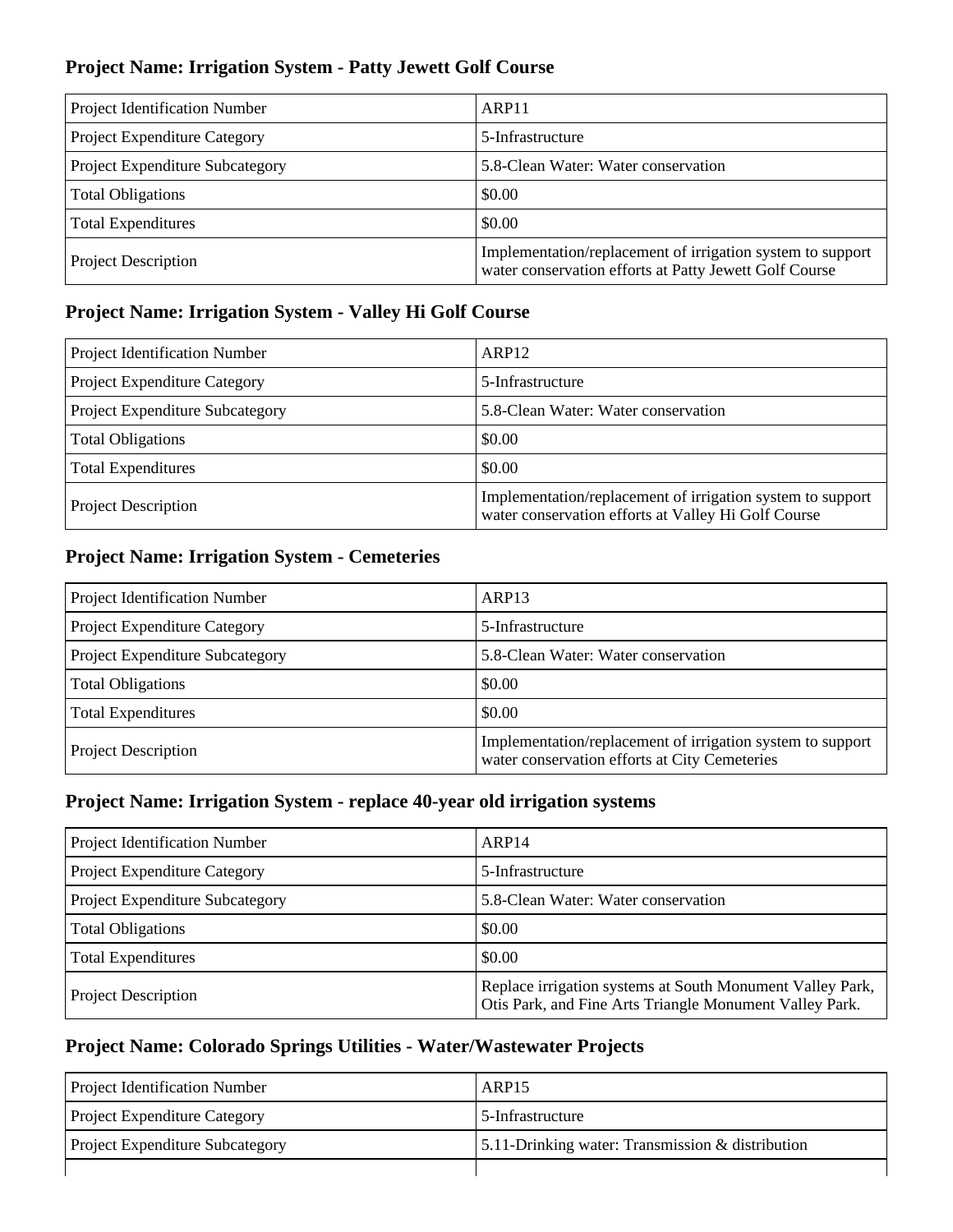| <b>Total Obligations</b>   | \$0.00                                                                                                                                                                              |
|----------------------------|-------------------------------------------------------------------------------------------------------------------------------------------------------------------------------------|
| <b>Total Expenditures</b>  | \$0.00                                                                                                                                                                              |
| <b>Project Description</b> | Replace aging water main ahead of Pikes Peak Rural<br>Transportation Authority funded project, S. Academy Blvd -<br>Fountain to Drennan, in coordination with City Public<br>Works. |

## **Project Name: Digital Equity Program**

| Project Identification Number   | ARP44                                              |
|---------------------------------|----------------------------------------------------|
| Project Expenditure Category    | 2-Negative Economic Impacts                        |
| Project Expenditure Subcategory | 2.4-Household Assistance: Internet Access Programs |
| <b>Total Obligations</b>        | \$0.00                                             |
| <b>Total Expenditures</b>       | \$0.00                                             |
| Project Description             | Digital Equity Program                             |

## **Project Name: City Revenue Replacement**

| Project Identification Number       | Various                                                                                                                                                                                                                                                                                                                                                                                                                                                             |
|-------------------------------------|---------------------------------------------------------------------------------------------------------------------------------------------------------------------------------------------------------------------------------------------------------------------------------------------------------------------------------------------------------------------------------------------------------------------------------------------------------------------|
| <b>Project Expenditure Category</b> | 6-Revenue Replacement                                                                                                                                                                                                                                                                                                                                                                                                                                               |
| Project Expenditure Subcategory     | 6.1-Provision of Government Services                                                                                                                                                                                                                                                                                                                                                                                                                                |
| <b>Total Obligations</b>            | \$10,073,892.00                                                                                                                                                                                                                                                                                                                                                                                                                                                     |
| <b>Total Expenditures</b>           | \$7,268,417.00                                                                                                                                                                                                                                                                                                                                                                                                                                                      |
| <b>Project Description</b>          | The City is utilizing funds designated as revenue<br>replacement for 22 individual projects. Projects include<br>funding to implement an upgraded Computer Aided<br>Dispatch system, revitalize the City Auditorium, rebuild the<br>Colorado Springs Senior Center, make ADA improvements<br>to sidewalks and ramps in opportunity zones, provide capital<br>investment in the City's community centers, and implement<br>other governmental programs and projects. |

## **Project Name: Higher Education Economic Recovery Support**

| Project Identification Number   | ARP <sub>05</sub>                                                                                                                                          |
|---------------------------------|------------------------------------------------------------------------------------------------------------------------------------------------------------|
| Project Expenditure Category    | 2-Negative Economic Impacts                                                                                                                                |
| Project Expenditure Subcategory | 2.12-Aid to Other Impacted Industries                                                                                                                      |
| <b>Total Obligations</b>        | \$500,000.00                                                                                                                                               |
| <b>Total Expenditures</b>       | \$254,092.41                                                                                                                                               |
| <b>Project Description</b>      | Provide funding for higher education recovery, including<br>University of Colorado Colorado Springs (\$1.5M) and Pikes<br>Peak Community College (\$500k). |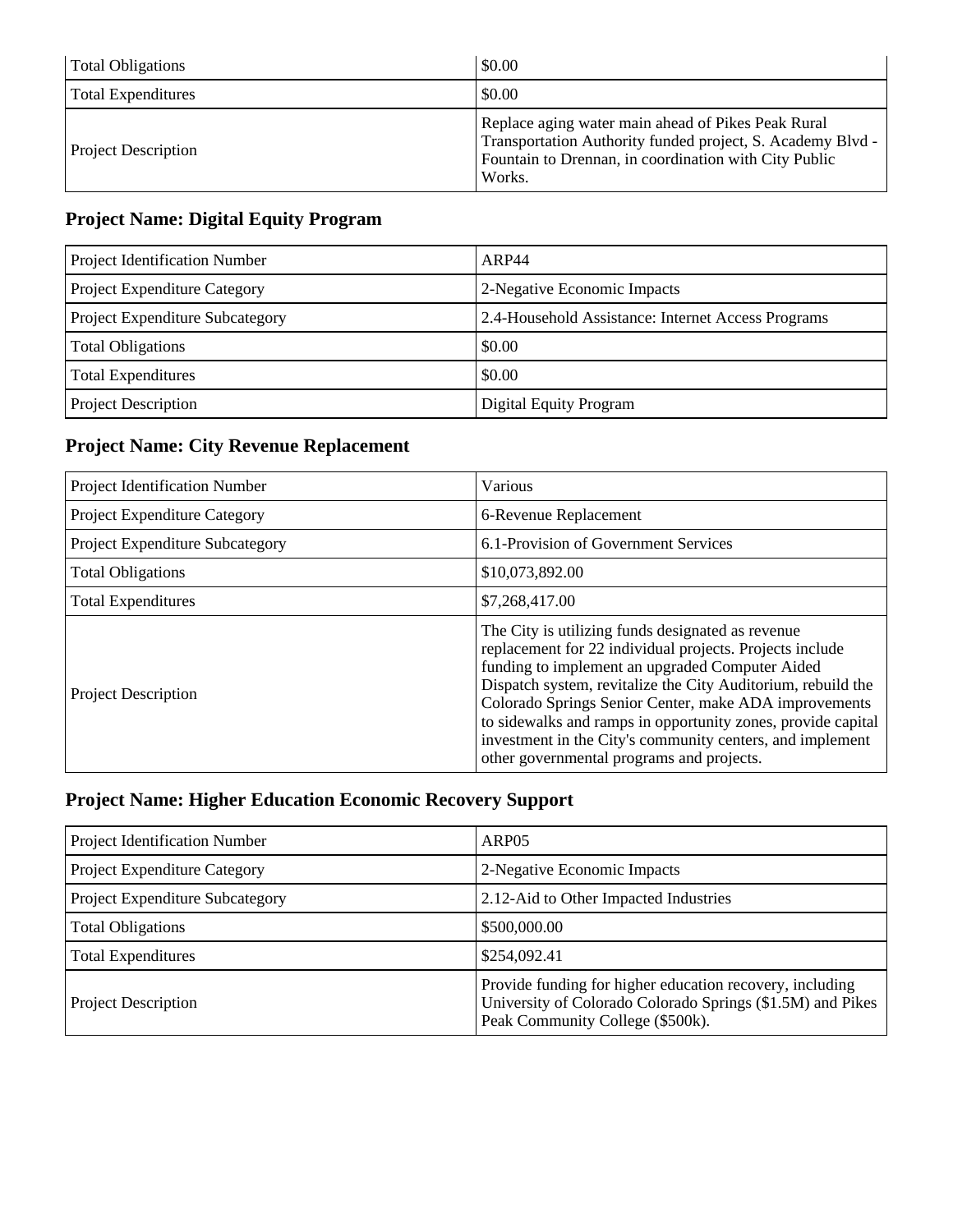# **Subrecipients**

## **Subrecipient Name: United States Olympic & Paralympic Museum**

| <b>DUNS</b>                             | 017027342               |
|-----------------------------------------|-------------------------|
| DUNS $(+4)$                             |                         |
| <b>TIN</b>                              |                         |
| Type                                    |                         |
| <b>POC Email Address</b>                |                         |
| Address Line 1                          | 200 S. Sierra Madre St. |
| Address Line 2                          |                         |
| Address Line 3                          |                         |
| City                                    | Colorado Springs        |
| <b>State</b>                            | CO                      |
| Zip                                     | 80903                   |
| $Zip+4$                                 |                         |
| Is the Recipient Registered in SAM.Gov? | Yes                     |

## **Subrecipient Name: Pikes Peak Community College**

| <b>DUNS</b>                             | 833264307            |
|-----------------------------------------|----------------------|
| DUNS $(+4)$                             |                      |
| <b>TIN</b>                              |                      |
| Type                                    |                      |
| <b>POC Email Address</b>                |                      |
| Address Line 1                          | 5675 S Academy Blvd. |
| Address Line 2                          |                      |
| Address Line 3                          |                      |
| City                                    | Colorado Springs     |
| <b>State</b>                            | CO                   |
| Zip                                     | 80906                |
| $Zip+4$                                 |                      |
| Is the Recipient Registered in SAM.Gov? | Yes                  |

## **Subrecipient Name: Wildcat Construction Co. Inc.**

| <b>DUNS</b>              |           |
|--------------------------|-----------|
| DUNS $(+4)$              |           |
| <b>TIN</b>               | 480952709 |
| Type                     |           |
| <b>POC</b> Email Address |           |
|                          |           |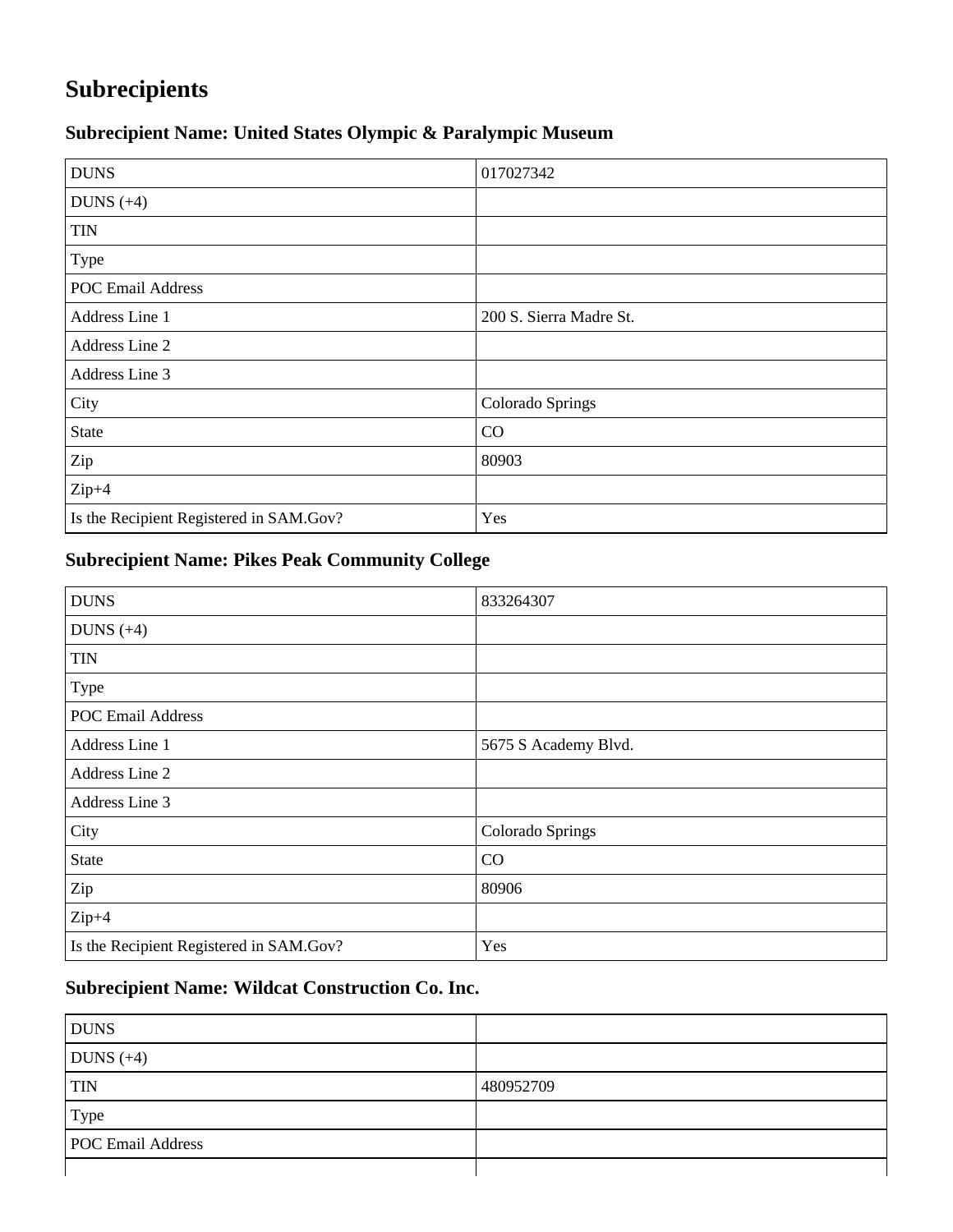| Address Line 1                                                                                                              | 8570 Criterion Drive |
|-----------------------------------------------------------------------------------------------------------------------------|----------------------|
| Address Line 2                                                                                                              | Suite 118            |
| Address Line 3                                                                                                              |                      |
| City                                                                                                                        | Colorado Springs     |
| <b>State</b>                                                                                                                | <sub>CO</sub>        |
| Zip                                                                                                                         | 80920                |
| $Zip+4$                                                                                                                     |                      |
| Is the Recipient Registered in SAM.Gov?                                                                                     | N <sub>0</sub>       |
| In the preceding fiscal year, did recipient receive 80% or<br>more of its annual gross revenue from federal funds?          | N <sub>0</sub>       |
| In the preceding fiscal year, did recipient receive \$25 million<br>or more of its annual gross revenue from federal funds? | N <sub>0</sub>       |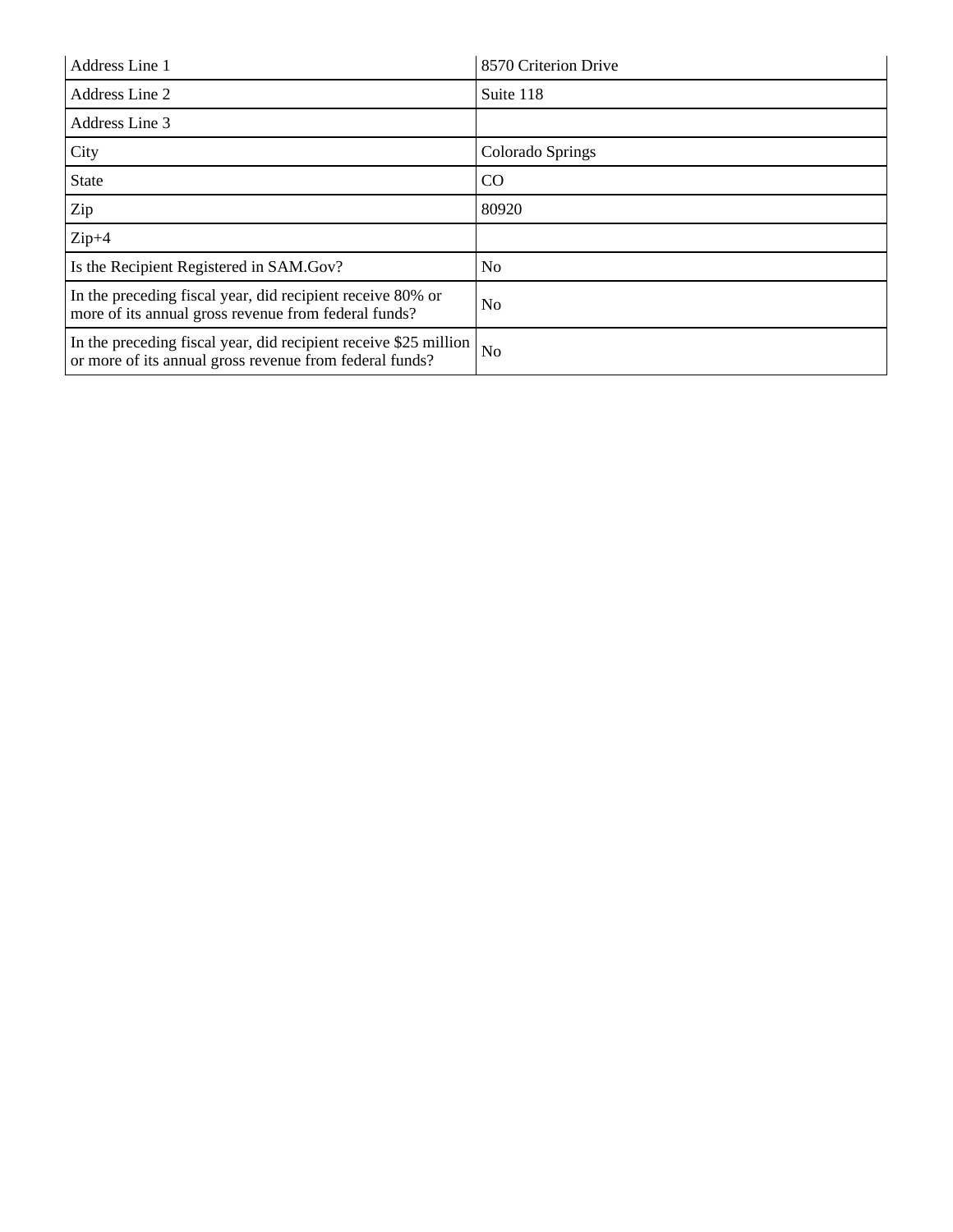# **Subawards**

### **Subward No: USOPM MOU**

| Subaward Type                     | Grant: Reimbursable                                                                                                                                                                                                                                                                                                                                                                                                                                                                                                                                                                                                                                          |
|-----------------------------------|--------------------------------------------------------------------------------------------------------------------------------------------------------------------------------------------------------------------------------------------------------------------------------------------------------------------------------------------------------------------------------------------------------------------------------------------------------------------------------------------------------------------------------------------------------------------------------------------------------------------------------------------------------------|
| Subaward Obligation               | \$3,500,000.00                                                                                                                                                                                                                                                                                                                                                                                                                                                                                                                                                                                                                                               |
| <b>Subaward Date</b>              | 3/3/2021                                                                                                                                                                                                                                                                                                                                                                                                                                                                                                                                                                                                                                                     |
| Place of Performance Address 1    | 200 S. Sierra Madre St                                                                                                                                                                                                                                                                                                                                                                                                                                                                                                                                                                                                                                       |
| Place of Performance Address 2    |                                                                                                                                                                                                                                                                                                                                                                                                                                                                                                                                                                                                                                                              |
| Place of Performance Address 3    |                                                                                                                                                                                                                                                                                                                                                                                                                                                                                                                                                                                                                                                              |
| Place of Performance City         | Colorado Springs                                                                                                                                                                                                                                                                                                                                                                                                                                                                                                                                                                                                                                             |
| <b>Place of Performance State</b> | CO                                                                                                                                                                                                                                                                                                                                                                                                                                                                                                                                                                                                                                                           |
| Place of Performance Zip          | 80903                                                                                                                                                                                                                                                                                                                                                                                                                                                                                                                                                                                                                                                        |
| Place of Performance Zip+4        |                                                                                                                                                                                                                                                                                                                                                                                                                                                                                                                                                                                                                                                              |
| Description                       | As a direct result of the COVID-19 pandemic, the Museum<br>incurred substantial losses during the first year of its<br>operations. The total financial impact to the Museum equals<br>\$6,241,597, and included costs associated with the delay in<br>opening the Museum due to COVID-19 protocols,<br>operational impacts from 2020 anticipated through<br>December 2021, as well as direct COVID related costs.<br>Through supporting the USOPM with recovery from<br>economic impacts of COVID-19, the City is supporting a<br>catalyst project in the southwest downtown as well as<br>directly supporting economic recovery of the tourism<br>industry. |
| Subrecipient                      | United States Olympic & Paralympic Museum                                                                                                                                                                                                                                                                                                                                                                                                                                                                                                                                                                                                                    |
| Period of Performance Start       | 3/3/2021                                                                                                                                                                                                                                                                                                                                                                                                                                                                                                                                                                                                                                                     |
| Period of Performance End         | 12/31/2021                                                                                                                                                                                                                                                                                                                                                                                                                                                                                                                                                                                                                                                   |

#### **Subward No: C010506**

| Subaward Type                  | <b>Contract: Definitive Contract</b>                                                                                                                                  |
|--------------------------------|-----------------------------------------------------------------------------------------------------------------------------------------------------------------------|
| Subaward Obligation            | \$1,000,000.00                                                                                                                                                        |
| <b>Subaward Date</b>           | 9/26/2021                                                                                                                                                             |
| Place of Performance Address 1 | 30th Street - Fontanero St. to Mesa Rd.                                                                                                                               |
| Place of Performance Address 2 |                                                                                                                                                                       |
| Place of Performance Address 3 |                                                                                                                                                                       |
| Place of Performance City      | Colorado Springs                                                                                                                                                      |
| Place of Performance State     | CO                                                                                                                                                                    |
| Place of Performance Zip       | 80904                                                                                                                                                                 |
| Place of Performance Zip+4     |                                                                                                                                                                       |
|                                | The overall 30th Street project includes roadway<br>improvements between Fontanero Street and Mesa Road,<br>including roundabout intersection improvements at Gateway |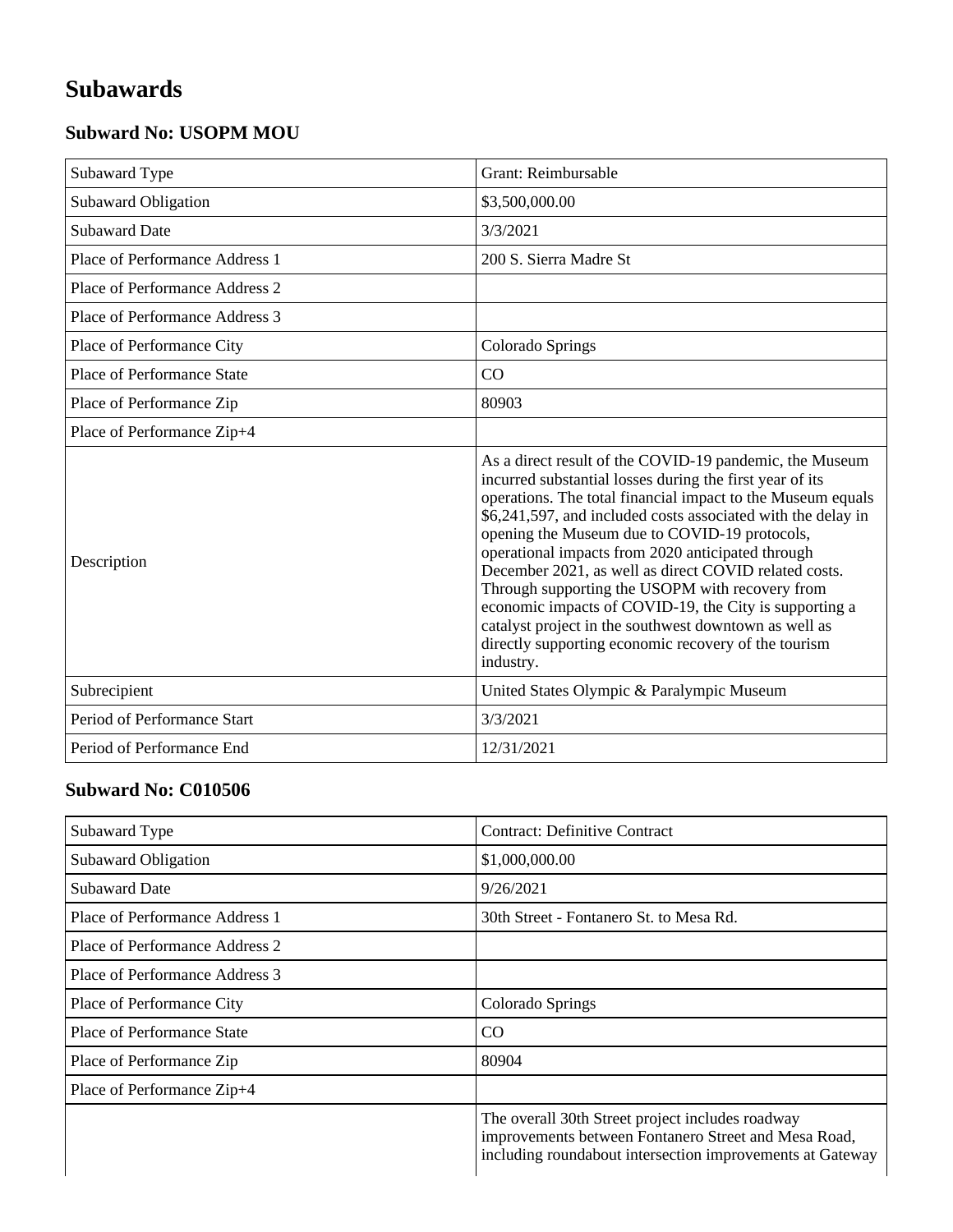| Description                 | Road. Other key features of the work include trail, drainage,<br>box culvert, retaining wall, landscaping and irrigation,<br>utility, lighting and signing and striping improvements. The<br>project is funded by multiple sources, however the ARPA<br>funded portion only includes Stormwater components<br>eligible under the ARPA guidance. |
|-----------------------------|-------------------------------------------------------------------------------------------------------------------------------------------------------------------------------------------------------------------------------------------------------------------------------------------------------------------------------------------------|
| Subrecipient                | Wildcat Construction Co. Inc.                                                                                                                                                                                                                                                                                                                   |
| Period of Performance Start | 9/29/2021                                                                                                                                                                                                                                                                                                                                       |
| Period of Performance End   | 4/4/2023                                                                                                                                                                                                                                                                                                                                        |

#### **Subward No: C010631**

| Subaward Type                  | Grant: Reimbursable                                                                                                                                                                                                                                                                                         |
|--------------------------------|-------------------------------------------------------------------------------------------------------------------------------------------------------------------------------------------------------------------------------------------------------------------------------------------------------------|
| Subaward Obligation            | \$500,000.00                                                                                                                                                                                                                                                                                                |
| <b>Subaward Date</b>           | 3/3/2021                                                                                                                                                                                                                                                                                                    |
| Place of Performance Address 1 | 5675 South Academy Blvd                                                                                                                                                                                                                                                                                     |
| Place of Performance Address 2 |                                                                                                                                                                                                                                                                                                             |
| Place of Performance Address 3 |                                                                                                                                                                                                                                                                                                             |
| Place of Performance City      | Colorado Springs                                                                                                                                                                                                                                                                                            |
| Place of Performance State     | CO                                                                                                                                                                                                                                                                                                          |
| Place of Performance Zip       | 80906                                                                                                                                                                                                                                                                                                       |
| Place of Performance Zip+4     |                                                                                                                                                                                                                                                                                                             |
| Description                    | Reimbursement of marketing and advertising expenses<br>incurred for recruitment and<br>retention of new and current students and for new marketing<br>campaigns to attract new<br>students and retain existing students. The campaigns are to<br>support enrollment<br>recovery from the COVID-19 pandemic. |
| Subrecipient                   | <b>Pikes Peak Community College</b>                                                                                                                                                                                                                                                                         |
| Period of Performance Start    | 3/3/2021                                                                                                                                                                                                                                                                                                    |
| Period of Performance End      | 12/31/2024                                                                                                                                                                                                                                                                                                  |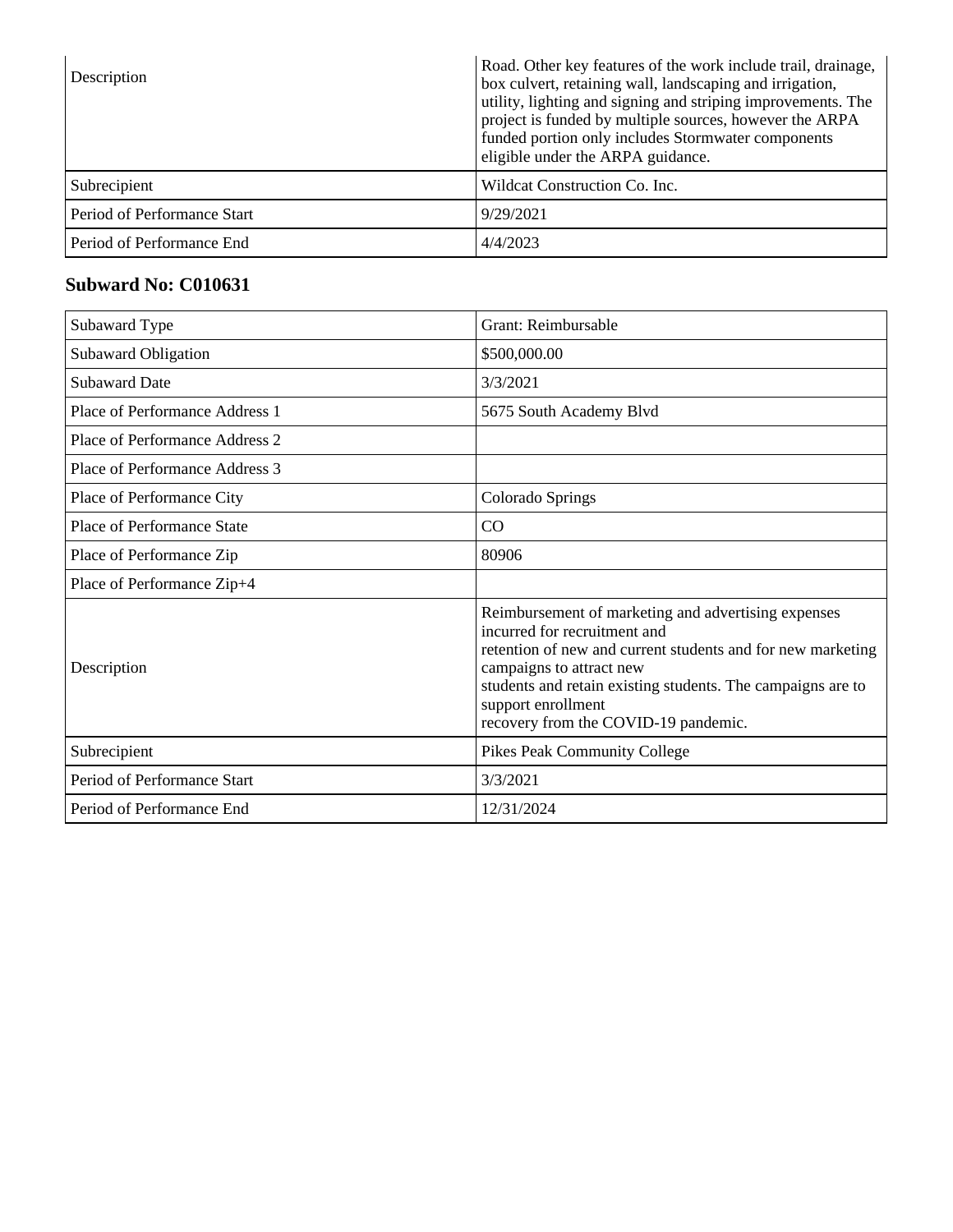# **Expenditures**

## **Aggregate Expenditures more than \$50,000**

### **Expenditure: EN-00027061**

| Project Name                | 30th Street Stormwater Improvements  |
|-----------------------------|--------------------------------------|
| Subaward ID                 | SUB-0010349                          |
| Subaward No                 | C010506                              |
| Subaward Type               | <b>Contract: Definitive Contract</b> |
| <b>Subrecipient Name</b>    |                                      |
| <b>Expenditure Start</b>    | 10/1/2021                            |
| <b>Expenditure End</b>      | 11/25/2021                           |
| <b>Expenditure Amount</b>   | \$375,340.00                         |
| <b>Expenditure Category</b> |                                      |

## **Expenditure: EN-00054171**

| Project Name                | <b>Higher Education Economic Recovery Support</b> |
|-----------------------------|---------------------------------------------------|
| Subaward ID                 | SUB-0044026                                       |
| Subaward No                 | C010631                                           |
| Subaward Type               | Grant: Reimbursable                               |
| <b>Subrecipient Name</b>    |                                                   |
| <b>Expenditure Start</b>    | 7/16/2021                                         |
| <b>Expenditure End</b>      | 12/31/2021                                        |
| <b>Expenditure Amount</b>   | \$254,092.41                                      |
| <b>Expenditure Category</b> |                                                   |

## **Expenditure: EN-00026684**

| Project Name                | U.S. Olympic and Paralympic Museum |
|-----------------------------|------------------------------------|
| Subaward ID                 | SUB-0010062                        |
| Subaward No                 | <b>USOPM MOU</b>                   |
| Subaward Type               | Grant: Reimbursable                |
| <b>Subrecipient Name</b>    |                                    |
| <b>Expenditure Start</b>    | 3/3/2021                           |
| <b>Expenditure End</b>      | 8/31/2021                          |
| <b>Expenditure Amount</b>   | \$3,500,000.00                     |
| <b>Expenditure Category</b> |                                    |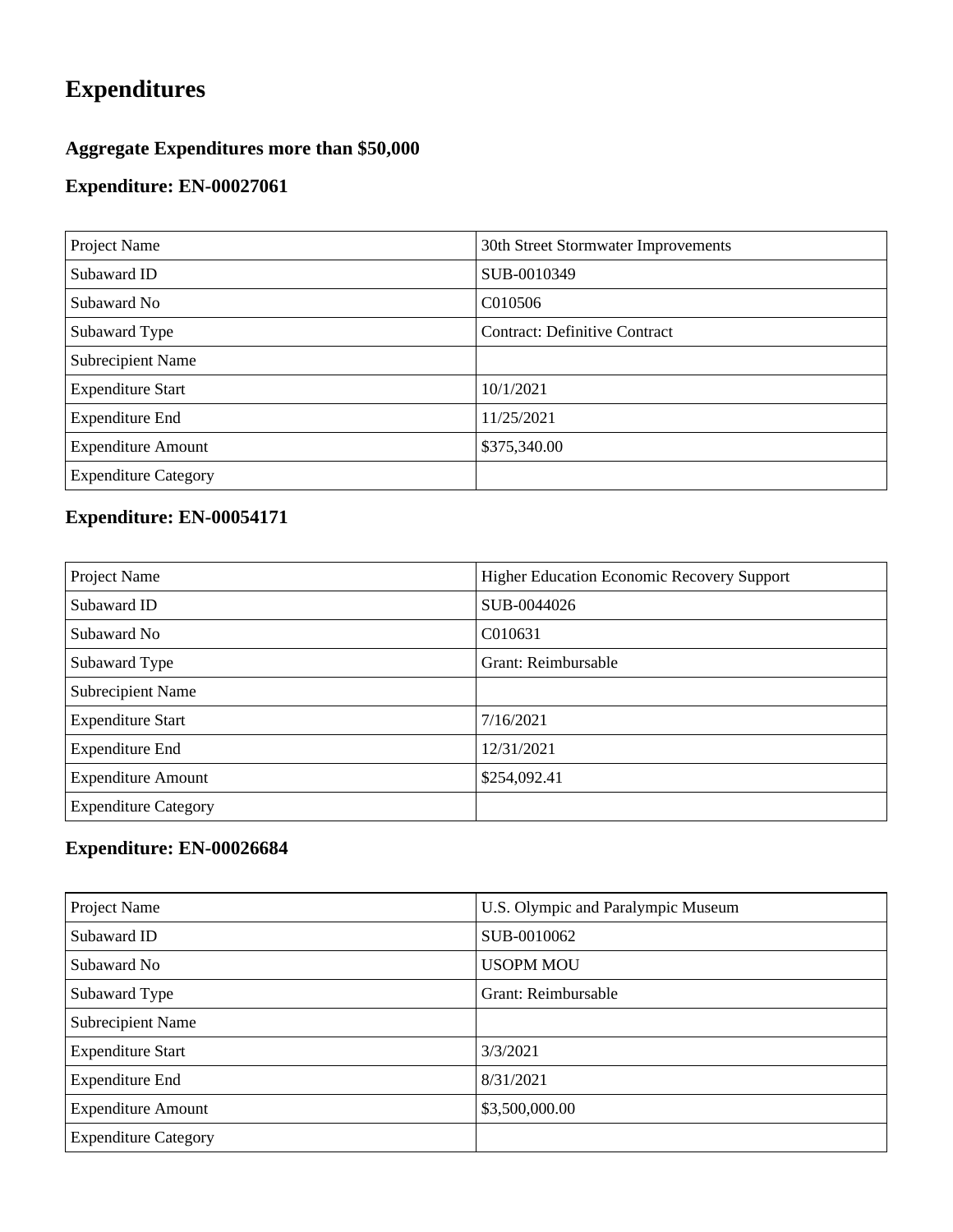## **Aggregate Disbursements to Individuals**

Expenditure: EN-00026998

| <b>Project Name</b>                      | Vaccine Support Costs |
|------------------------------------------|-----------------------|
| <b>Expenditure Category</b>              |                       |
| Total Quarterly Expenditure Amount       | \$21,333.91           |
| <b>Total Quarterly Obligation Amount</b> | \$21,333.91           |

Expenditure: EN-00027003

| <b>Project Name</b>                      | <b>Public Safety Response/Support</b> |
|------------------------------------------|---------------------------------------|
| <b>Expenditure Category</b>              |                                       |
| Total Quarterly Expenditure Amount       | \$1,728,666.09                        |
| <b>Total Quarterly Obligation Amount</b> | \$1,728,666.09                        |

#### Expenditure: EN-00027004

| <b>Project Name</b>                      | Premium Pay for Public Sector Employees |
|------------------------------------------|-----------------------------------------|
| <b>Expenditure Category</b>              |                                         |
| Total Quarterly Expenditure Amount       | $\frac{$2,243,954.00}{$                 |
| <b>Total Quarterly Obligation Amount</b> | $\frac{$2,243,954.00}{$                 |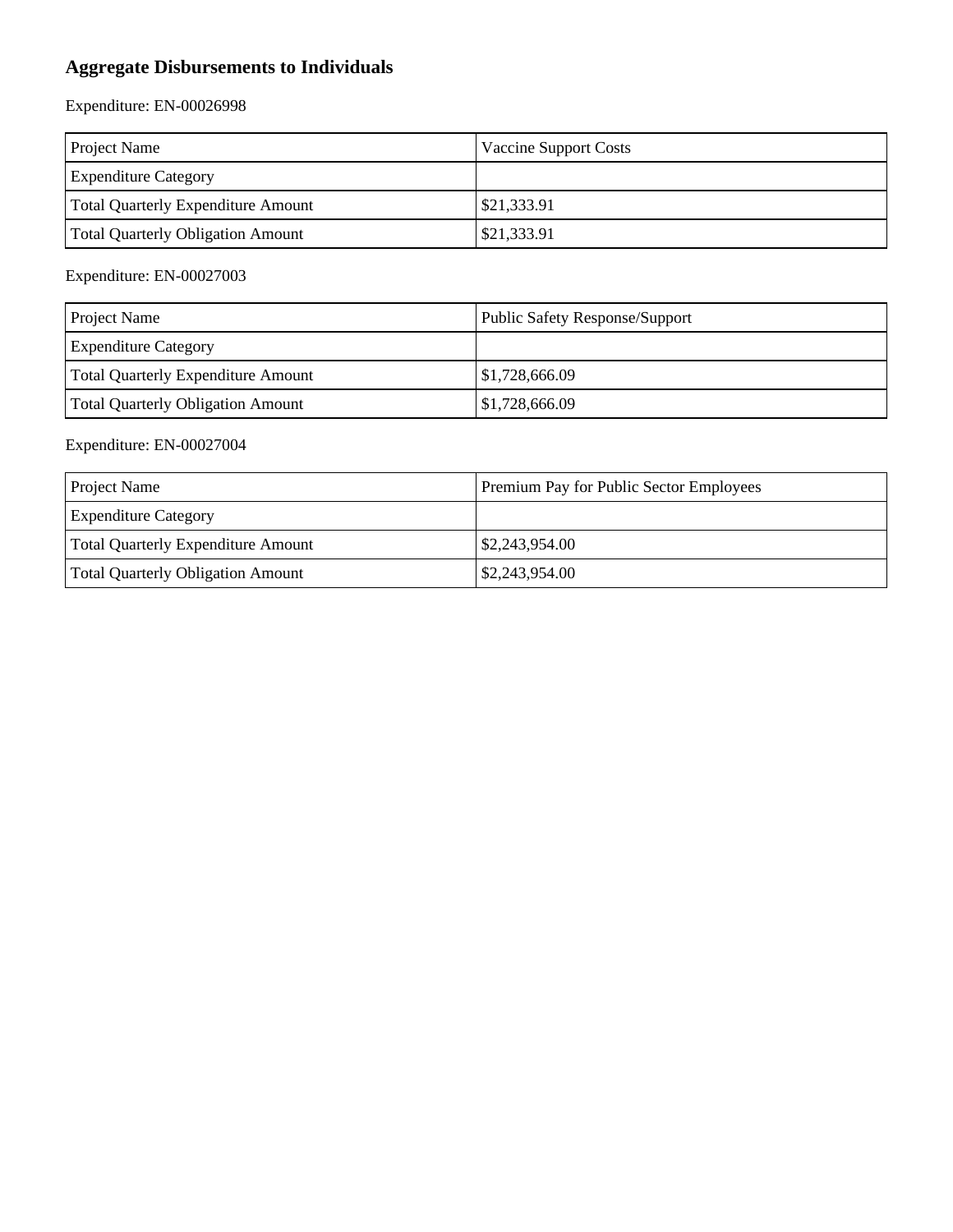# **Report**

## **Federal Financial Reporting**

| <b>Base Year General Revenue</b>                                                                        | \$493,604,872.00                                                                                                                                                                                                                                                                                                                                                                                                                                                                                                                                                                                                                                                                                                                                                                                                                                                                                                                                                                                                           |
|---------------------------------------------------------------------------------------------------------|----------------------------------------------------------------------------------------------------------------------------------------------------------------------------------------------------------------------------------------------------------------------------------------------------------------------------------------------------------------------------------------------------------------------------------------------------------------------------------------------------------------------------------------------------------------------------------------------------------------------------------------------------------------------------------------------------------------------------------------------------------------------------------------------------------------------------------------------------------------------------------------------------------------------------------------------------------------------------------------------------------------------------|
|                                                                                                         |                                                                                                                                                                                                                                                                                                                                                                                                                                                                                                                                                                                                                                                                                                                                                                                                                                                                                                                                                                                                                            |
| <b>Fiscal Year End Date</b>                                                                             | 12/31/2019                                                                                                                                                                                                                                                                                                                                                                                                                                                                                                                                                                                                                                                                                                                                                                                                                                                                                                                                                                                                                 |
| Growth Adjustment Used                                                                                  | 7.130%                                                                                                                                                                                                                                                                                                                                                                                                                                                                                                                                                                                                                                                                                                                                                                                                                                                                                                                                                                                                                     |
| Actual General Revenue as of 12 months ended December<br>31, 2020                                       | \$475,439,332.00                                                                                                                                                                                                                                                                                                                                                                                                                                                                                                                                                                                                                                                                                                                                                                                                                                                                                                                                                                                                           |
| Estimated Revenue Loss Due to Covid-19 Public Health<br>Emergency as of December 31, 2020               | \$54,084,082.00                                                                                                                                                                                                                                                                                                                                                                                                                                                                                                                                                                                                                                                                                                                                                                                                                                                                                                                                                                                                            |
| Were Fiscal Recovery Funds used to make a deposit into a<br>pension fund?                               | N <sub>o</sub>                                                                                                                                                                                                                                                                                                                                                                                                                                                                                                                                                                                                                                                                                                                                                                                                                                                                                                                                                                                                             |
| Please provide an explanation of how revenue replacement<br>funds were allocated to government services | The City plans to utilize revenue replacement funds to the<br>following government services, as identified in the Recovery<br>Plan Performance Report:<br>• Implementation of a mid-year compensation increase<br>for City employees foregone in the 2021 budget due<br>to economic conditions,<br>• Funding for City capital projects, facilities<br>maintenance, security projects.<br>• Capital investment for construction of a new senior<br>center, increasing services and support to seniors,<br>• Funding to implement a new Computer Aided<br>Dispatch system, enhancing the overall public safety<br>response to the Colorado Springs community,<br>• Capital investment to Meadows Park, Hillside, and<br>Westside Community Centers to better serve<br>communities in areas impacted by marginalized<br>socioeconomic conditions; and<br>• Funding in partnership with the Pikes Peak United<br>Way and Harrison School District #2 to implement a<br>Family Success Center in southeast Colorado<br>Springs. |

## **Questions on Equity and Evidence**

| 1. Do you have a learning agenda, evidence-building plan, or<br>another strategic approach to using evidence and evaluation<br>for the spending outlined in your Recovery Plan? |  |
|---------------------------------------------------------------------------------------------------------------------------------------------------------------------------------|--|
| 1. If Yes, Please provide a link                                                                                                                                                |  |
| 2. Do the performance metrics for the projects listed in the<br>Recovery Plan include data disaggregated by race, ethnicity,<br>gender, income, and other relevant factors?     |  |
| 3. Do you have a full Community Engagement Plan that<br>accompanies the community engagement activities outlined<br>in your Recovery Plan?                                      |  |
| 3. If Yes, Please provide a link                                                                                                                                                |  |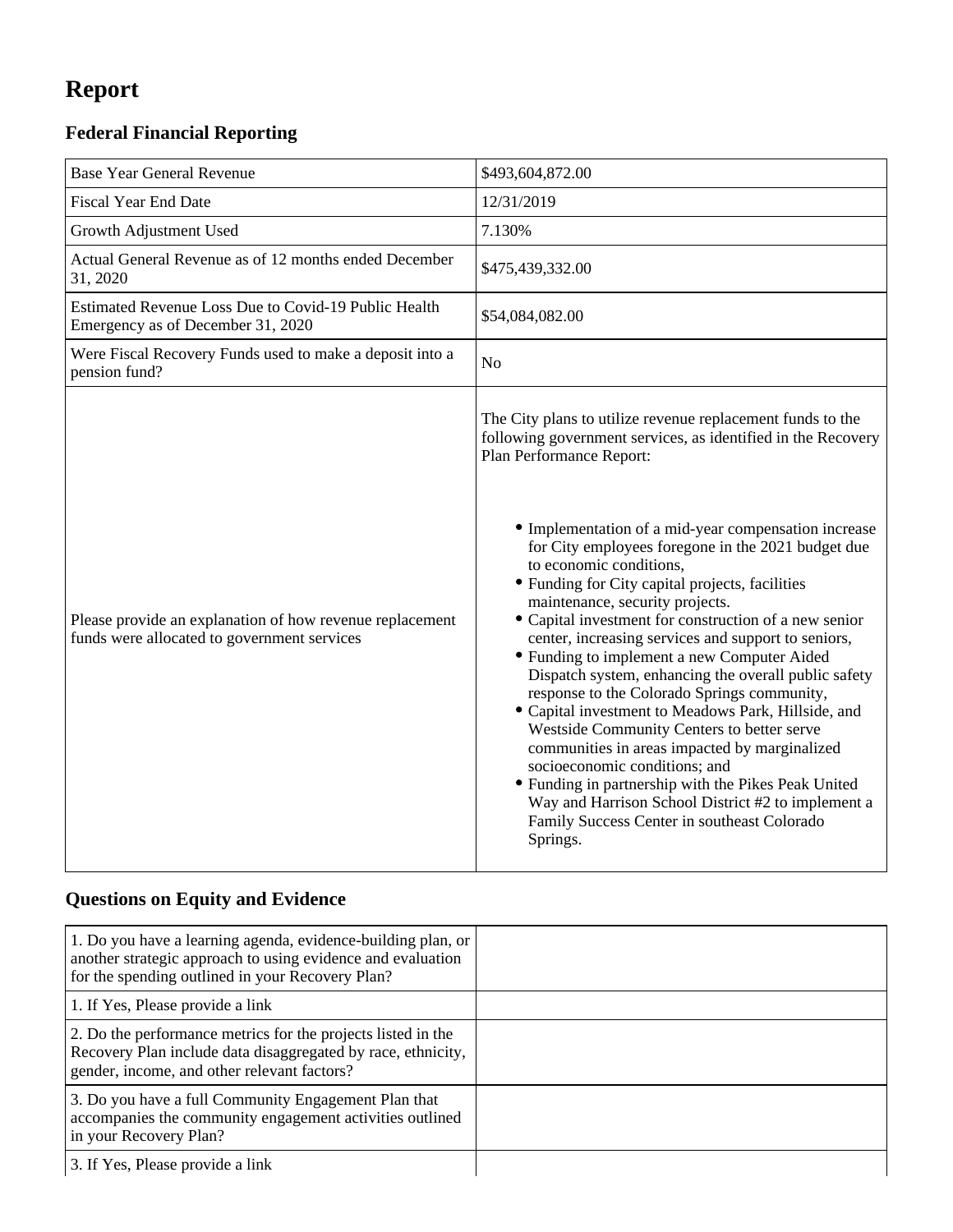| 4. Do you have a public awareness campaign or other<br>planned dissemination activities to make residents and<br>businesses aware of the SLFRF supported projects from<br>your Recovery Plan? |  |
|-----------------------------------------------------------------------------------------------------------------------------------------------------------------------------------------------|--|
| 4. If Yes, Please describe in 1-2 sentences and provide a<br>link.                                                                                                                            |  |
| 5. What is the total number of performance indicators across<br>all projects in your Recovery Plan (including mandatory<br>performance indicators)?                                           |  |